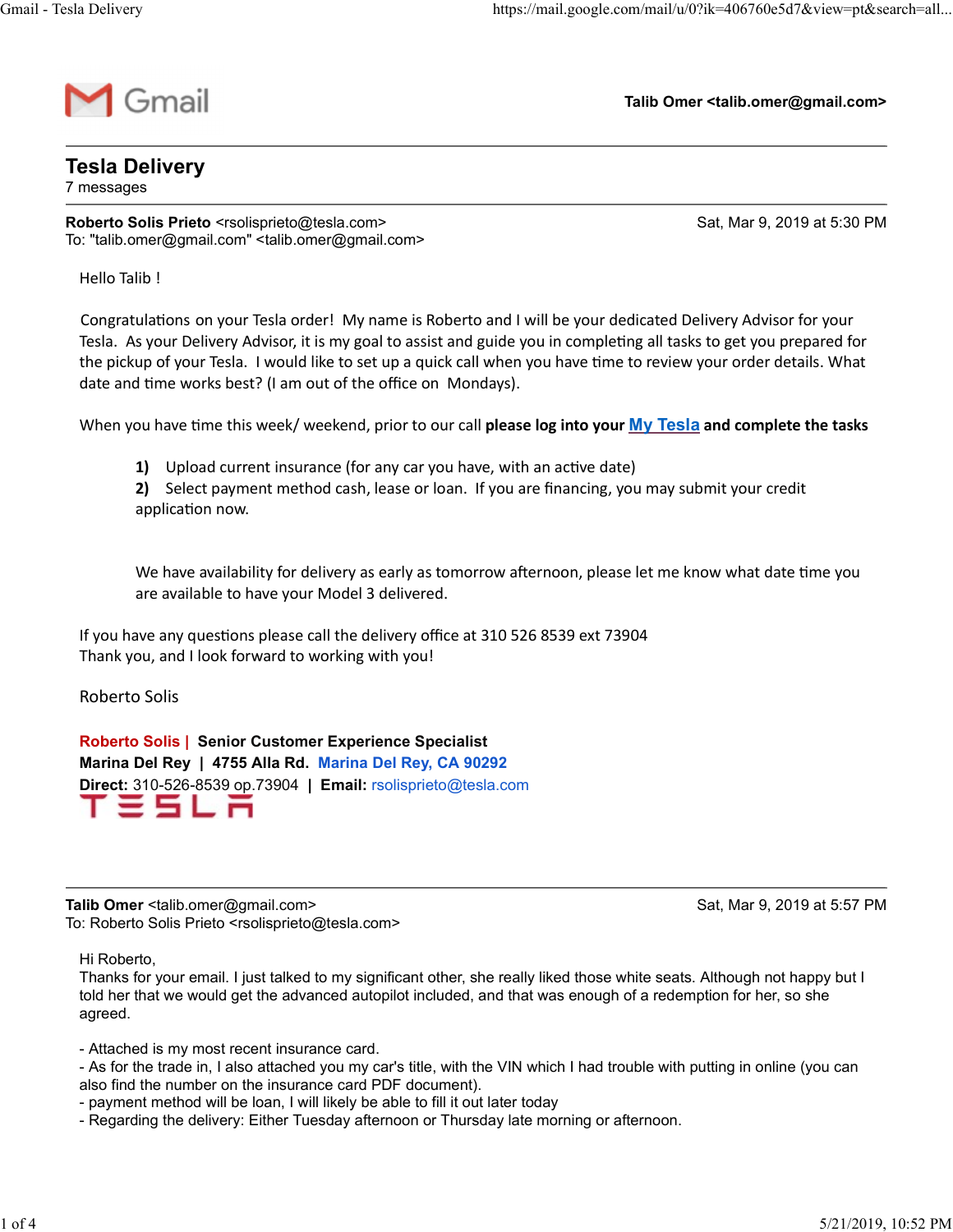Best,

Talib **Talibus and the Community of the Community** 

[Quoted text hidden]

## 2 attachments



Insurance ID Card - 2019-01-06.pdf

77K

To: Talib Omer <talib.omer@gmail.com>

Hello Talib, Thank you for the update. I can apply the trade in for you I just need some additional information.

What is the Odometer on your 2011 Kia Optima?

I recommend to schedule for Thursday to allow time to get you a trade offer. My trade team is out until Tuesday morning. If we can get your trade offer squared away by Tuesday morning, it would be possible to deliver on Tuesday afternoon. What is the Odometer on your 2011 Kia Optima?<br>
I recommend to schedule for Thursday to allow time to get you a trade offer.<br>
My trade team is out until Tuesday morning. If we can get your trade offer squared away by Tuesda

In the meantime, I'll update our schedule to reflect to Thursday. I'm also back in the Office on Tuesday. I'll touch base with you Tuesday morning.

Thank You!

From: Talib Omer <talib.omer@gmail.com> Sent: Saturday, March 9, 2019 5:57 PM To: Roberto Solis Prieto Subject: Re: Tesla Delivery

[Quoted text hidden]

To: Roberto Solis Prieto <rsolisprieto@tesla.com>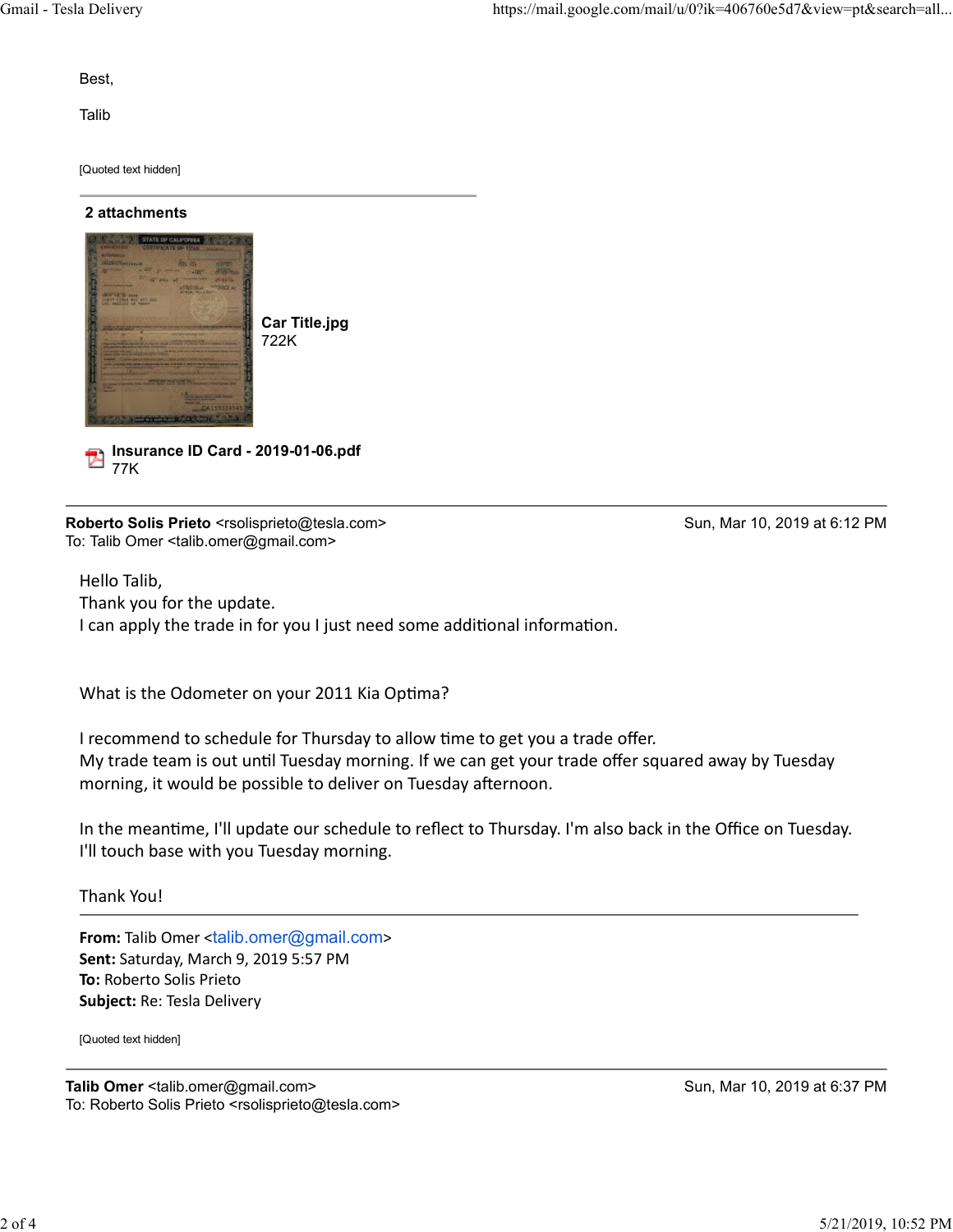Hi Roberto,

Thanks for confirming the details.

The odometer is 96076 miles.

I put in the trade-in info but used a different VIN, if you don't mind editing the VIN I would appreciate it.

Best,

Talib **Talibus and the Community of the Community** [Quoted text hidden]

To: Talib Omer <talib.omer@gmail.com>

Thank You!

Solis Prieto,<br>
Hi Roberto,<br>
Thanks for confirming the details.<br>
The odometer is 96076 miles.<br>
The odometer is 96076 miles.<br>
I put in the trade-in info but used a different VIN, if you don't mind editing the VIN I would app I've adjusted the trade to reflect the proper VIN. Like I said, the trade still needs to go through my trade in team on Tuesday for a trade offer. **ROBEND SOIRS PHRO SEASIBE PROPER THE SCALE AND SURFACT SO THE SOLUTION TO THE SOLUTION THE SOLUTION CONDUCTS**<br>
Thank You!<br>
I've adjusted the trade to reflect the proper VIN.<br>
I've adjusted the trade is fill needs to go th

If its okay with you, what time are you available on Thursday for a delivery?

**Thanks!** 

Roberto Solis

From: Talib Omer <talib.omer@gmail.com> Sent: Sunday, March 10, 2019 6:37 PM [Quoted text hidden]

[Quoted text hidden]

To: Roberto Solis Prieto <rsolisprieto@tesla.com>

Great. I should be available from late morning until the evening on Thursday.

Also as for the trade in, I know you mentioned over the phone to that the value is determined by mileage of the car, but in case the trade in team takes this into account, the motor only has 16k miles, and I have a receipt of the replaced engine from about a year ago. Also you mentioned to ignore the online Tesla details for now as you adjusted the price and with the free upgrades. Just making sure the final price tag amount will be adjusted to account for this. Talib Omer <talib.omer@gmail.com><br>
To: Roberto Solis Prieto <rsolisprieto@tesla.com><br>
Great. I should be available from late morning until the evening on Thursday.<br>
Also as for the trade in, I know you mentioned over the

Thanks,

Talib

[Quoted text hidden]



To: customersupport@tesla.com